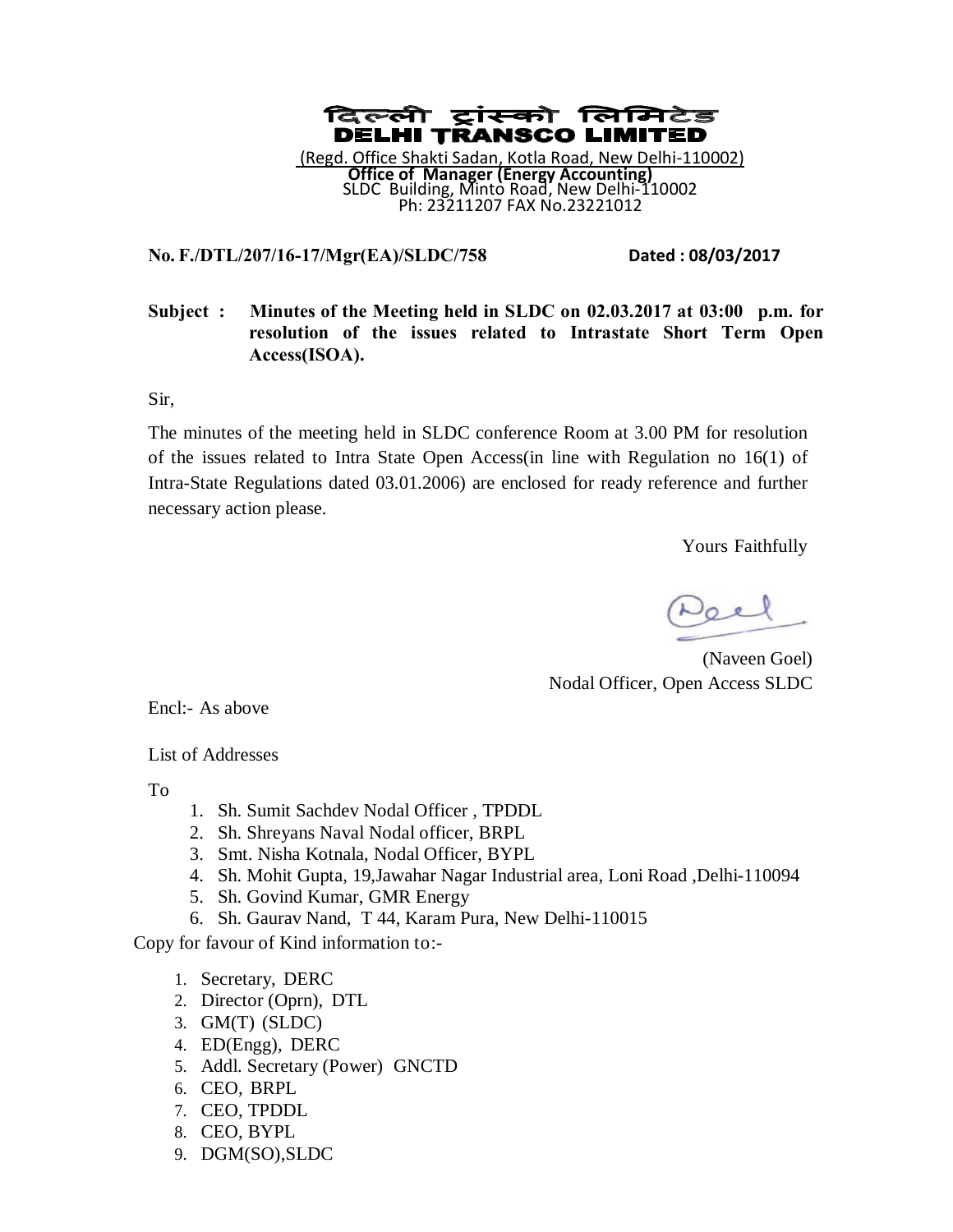# **STATE LOAD DESPATCH CENTRE (DELHI)**

Office of Manager (Energy Accounting), SLDC SLDC Building, Minto Road, New Delhi-110002 Ph: 23211207, Fax: 23221012, 23221059, website 6 [www.delhisldc.org](http://www.delhisldc.org/)

\_ \_ \_ \_ \_ \_ \_ \_ \_ \_ \_ \_

# **Subject : Minutes of the Meeting held in SLDC on 02.03.2017 at 03:00 p.m. for resolution of the issues related to Intrastate Short Term Open Access.**

GM, SLDC welcomed all the participants.

- 1 Some Open Access Consumers of TPDDL, BYPL and BRPL represented their grievances to SLDC through numerous correspondences.
- 2 Main issue raised by the consumers is that TPDDL, BRPL and BYPL charges the Wheeling Charges based on the quantum of the Open Access applied whereas as per the order of DERC dated 18.05.2015, these should be based on the quantum cleared by Nodal Agency which is NRLDC for Bilateral transactions involving interstate sources and NLDC for collective transactions in power exchange. Further the issues of gaming by open access consumers were also raised by TPDDL and BRPL.
- 3 Accordingly, the meeting was necessitated to resolve the above mentioned open access related issues. As issues were not getting settled between the Open Access Consumers and the DISCOMs, it was felt necessary to invoke **Regulation no 16(1)** of Intra-State Regulations dated 03.01.2006. For clarity the said Regulation is reiterated here under.

# *16. Dispute Regulation:*

- *(1) The complaints regarding all grievances and disputes relating to open access shall be made to the State Transmission utility or state Load Dispatch Center, as the case may be, which may investigate and endeavor to resolve the grievance amicably.*
- *(2) If State Transmission utility or State Load Dispatch Center is unable to redress the grievances or complaint or dispute, the matter may be referred to the Commission, by the State Transmission utility or state Load Dispatch Center as the case may be, for adjudication.*
- 4 The list of the participants is enclosed as Annexure.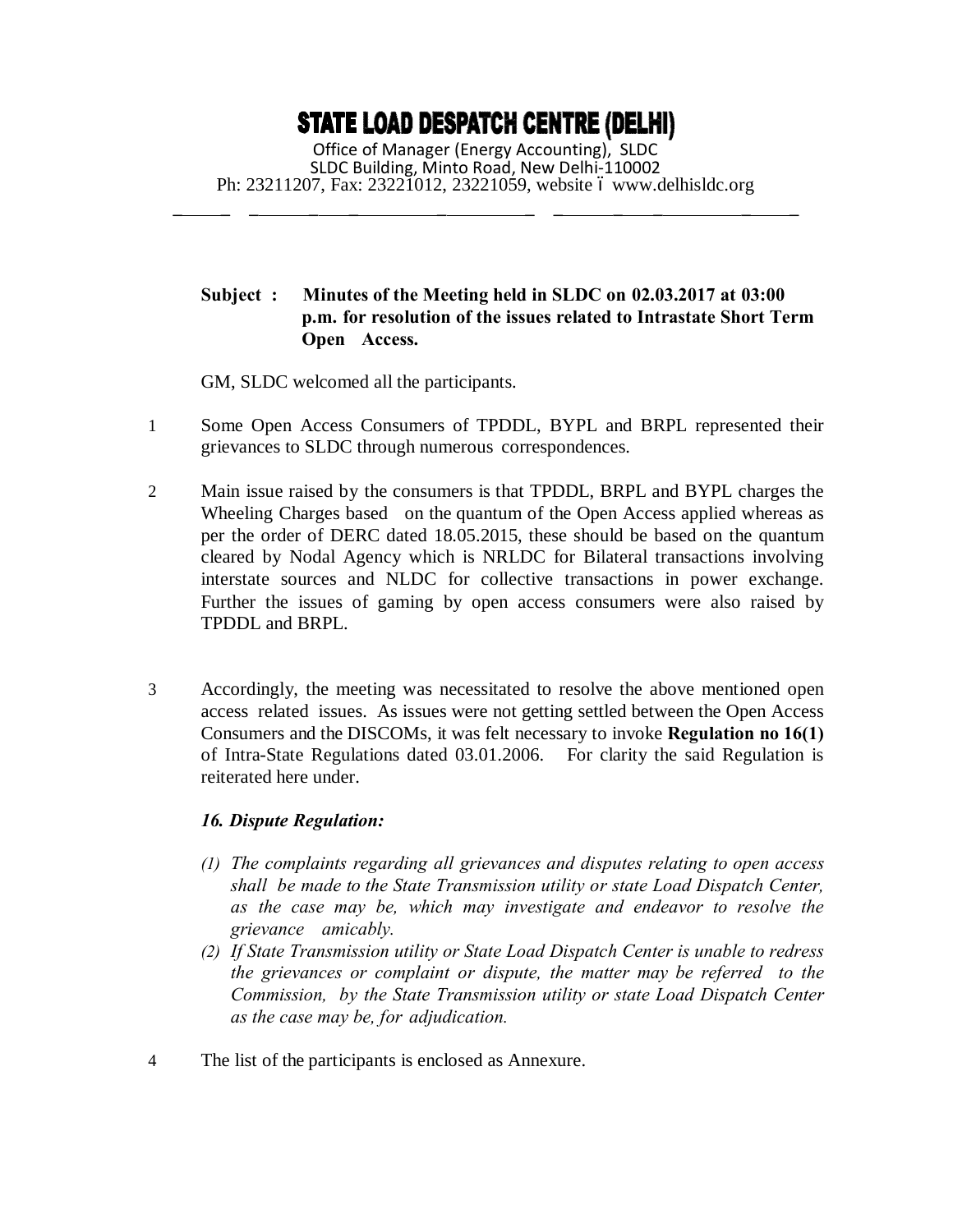5 The gist of the discussions and decisions are as under:-

### **Issues**

# **i) Gaming By M/s Max Health Care Institute Ltd. Shalimar Bagh.**

## **Open Access Customer's View:**

Representative of M/S Max Health Care Institute Ltd.. submitted that TPDDL is not issuing the NOC for the open access as they had alleged that Max Health Care Institute Ltd. indulged in the practice of gaming. He submitted that there was no gaming done by Max Health Care Institute Ltd.. They were procuring power from the exchange and bids have been made for all the slots but due to congestion the bids were failed in some time blocks in the same day. As they had applied for all slots so there is no question of gaming.

# **DISCOM's view**

TPDDL stated that Max Health Care Institute Ltd. was found regularly indulging in gaming and TPDDL had been regularly writing letters to them to stop this practice. The view of TPDDL was also considered by SLDC and vide letter dated 23.01.2017 SLDC also directed Max Health Care Institute Ltd. to refrain from violation of Grid Code and DERC orders in this regard. The relevant portion of Grid code is reproduced as under:

# *5.4.2 Demand Disconnection*

*(a) SLDC/ SEB/distribution licensee and bulk consumer shall initiate action to restrict the drawal of its control area, from the grid, within the net drawal schedule.*

**TPDDL also** mentioned that the consumer is regularly over drawing from the grid and the same has been informed to the consumer time and again. Total no. of slots in which Consumer is over drawing is around 73% which is huge violation of the Grid Code and posing a threat to the grid security if all such consumers behave in the same way. TPDDL requested for levy of temporary tariff on the full quantum of over drawl.

# **SLDC's view**

SLDC is of the view that the violation of Grid code has been done by the consumer which is not a healthy practice and consumer should refrain from such practice in future for ensure grid discipline and security of power system.

**After deliberation, it was decided that the consumer will pay DSM rate upto 12% of over drawal and above 12% temporary tariff will be charged. In case failure of bids in exchange, either consumer reduced its load to the extent of**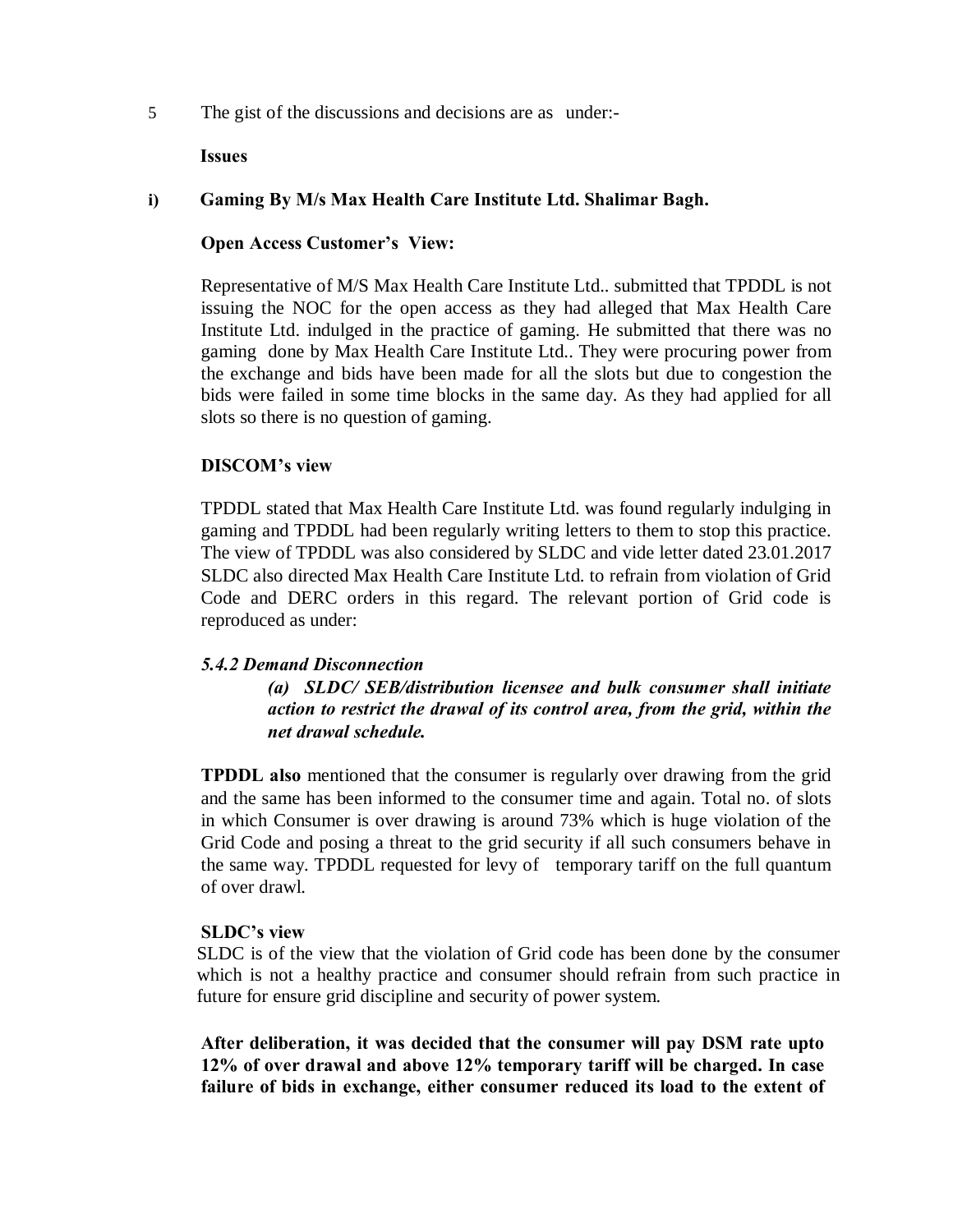**availability from the exchange or the consumer should pay temporary tariff on the power drawn during that period.. The same shall be applicable from date of commencement of Open Access i.e. 13-Apr-2016, for M/s Max Healthcare. This was accepted by the consumer and TPDDL. TPDDL agreed for issuing the NOC to the consumer subjected to this condition.** 

**ii) Discrepancies in wheeling charges in open access Transaction bills**

**It has been brought to the notice that, BRPL is charging wheeling charges on the quantum approved in format 5-A in place of quantum approved by concerned nodal agency in Format-II (For bilateral transactions) / PX-I (for Power Exchange transactions) which is in deviation of DERC order dated 18.05.2015.** 

**M/s Maiden Hotel and M/s Avdhut Swami Metal ltd. raised the same issue. (TPDDL and BYPL)**

**Open Access Customer's View:**

Representative of M/s Maiden Hotel read out the relevant portion of DERC orders which is reproduced as under:

*Para 11 A DERC order dated 24.12.2013*

*Transmission and wheeling charges shall be leviable as determined by DERC. The charges will be levied on the quantum in MWH cleared by the concerned SLDC for bilateral transactions and National Load Despatch Centre (NLDC) in case of collective transactions. Provided that when the capacity has been reserved consequent to bidding, the Open Access charges will be taken as determined through bidding.*

*Para 4, V DERC order dated 18.05.2015*

.

*The transmission charges, Wheeling charges, Additional Surcharge & Cross Subsidy Surcharge shall be levied on open access quantum cleared by the nodal agency*

**Point No.7 , DERC minutes dated 23.06.2015**

Amendment/Clarification on DERC order dated 18.05.2015:

 $\tilde{O}$  *IERS submitted that the cross subsidy surcharge and additional surcharge shall be levied on actual consumption and not on the approved quantum.*

*SLDC suggested that the cross subsidy surcharge and additional surcharge should be levied on approved quantum as generally there should be no difference between approved quantum and actual drawl, to avoid gaming …."*

They further mentioned that the principal regulation of 2005 only speaks about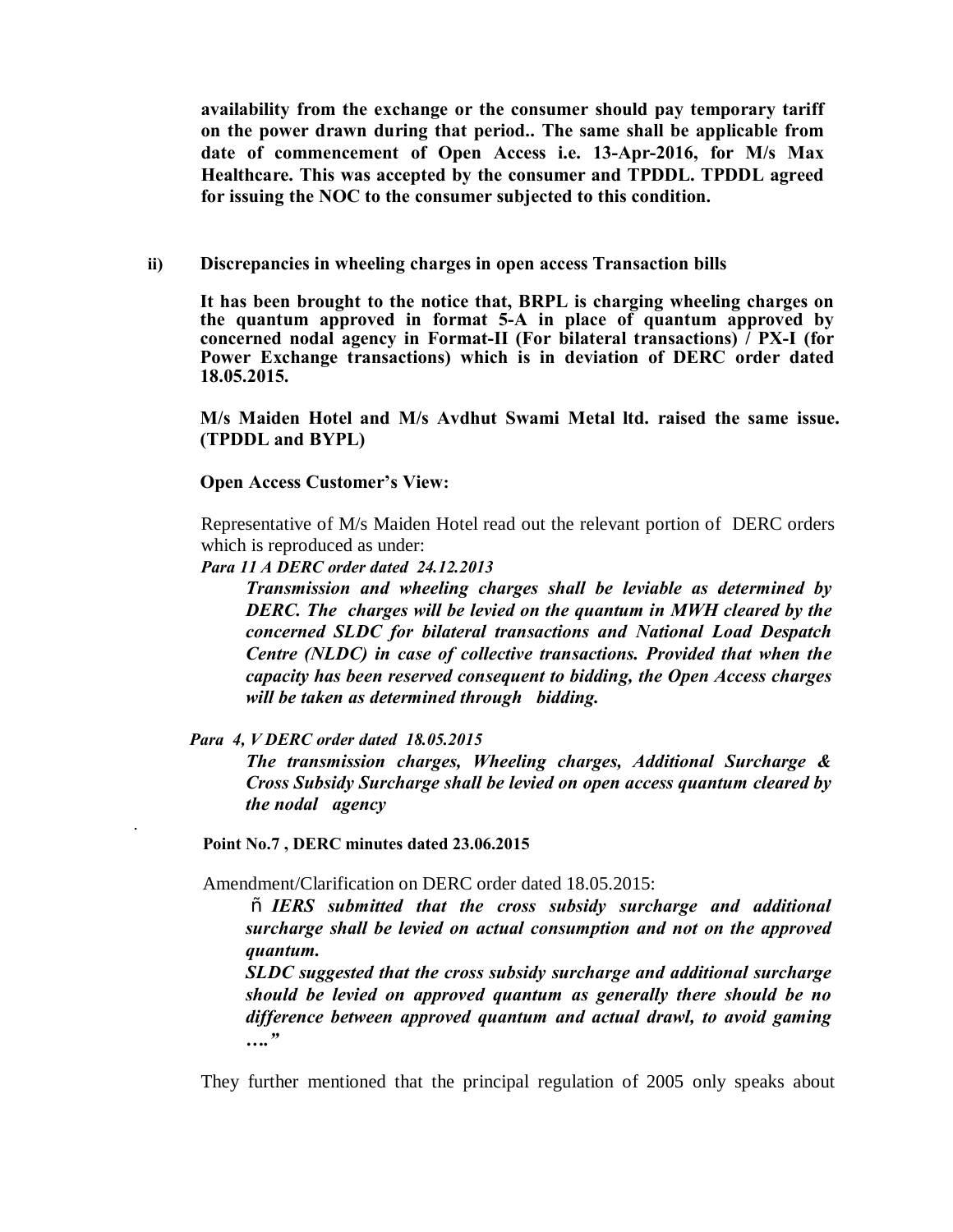bilateral transactions wherein the Open access scheduled energy is fixed. As such, it is not applicable for power through Power Exchanges as Power Exchanges were not in existence at the time of issuance of said Regulations. After the concept of Energy Exchange, which the Govt. of India is promoting for economical use of electricity, the Hongble Commission vide its order dated 24.12.2013, has provided for Wheeling charges on the Scheduled Energy cleared by concerned Nodal Agency.

As per para 15 DERC order dated 24.12.2013 which is reproduced as under:

# "**This order shall be read in conjunction with the Delhi Electricity Regulatory Commission (terms and conditions for Open Access) Regulations, 2005 or as amended and as per the procedures drawn by STU for Operationlization of Open Access in Delhi."**

The same concept is already in force in various states like Maharashtra, Haryana, Punjab. It is also noteworthy to mention that, BRPL has never appealed against the order. TPDDL has already accepted the Additional Surcharge, BG Calculation etc. which is heavily loaded in its favour and selectively not implementing the order in toto. He requested that TPDDL should charge as per DERC orders and if TPDDL wants any clarification then they should approach DERC.

Representative of M/s **Avdhut Swami Metal ltd.** submitted that due to wrong charging in the open access bills to them, financial burden has increased on the company. BYPL has revised the bill since April 2016 on account of wheeling charges and levy the wheeling charges on the quantum approved by SLDC in format 5B instead of quantum approved in exchange which is in violation of the DERC order. The total bill raised is of Rs 1.2 crore. To avoid the disconnection the consumer has paid Rs 20 lakh as per the provision of Section 56(ii) of Electricity Act, 2003.He requested that until clear-cut directions are issued by DERC regarding quantum for wheeling charges along with the date of applicability, BYPL should charge as per DERC order.

# **DISCOMS view**

BYPL stated that Wheeling Charges are levied on the basis of DERC Open Access Regulations 2005. They quoted the relevant regulation in this regard as under:

*11. Non-Utilisation of open access capacity:*

*1. In the event of inability of the short term open access customer to utilize,continuously for more than four hours, on any day, full or substantial part of the capacity allocated to him, such a short tem open access customer shall inform the respective state load dispatch centre of his inability to utilise the capacity allocated to him. However, such short term open access customer shall bear full transmission and/ or wheeling charges based on the original reserved capacity till the time such capacity is allotted*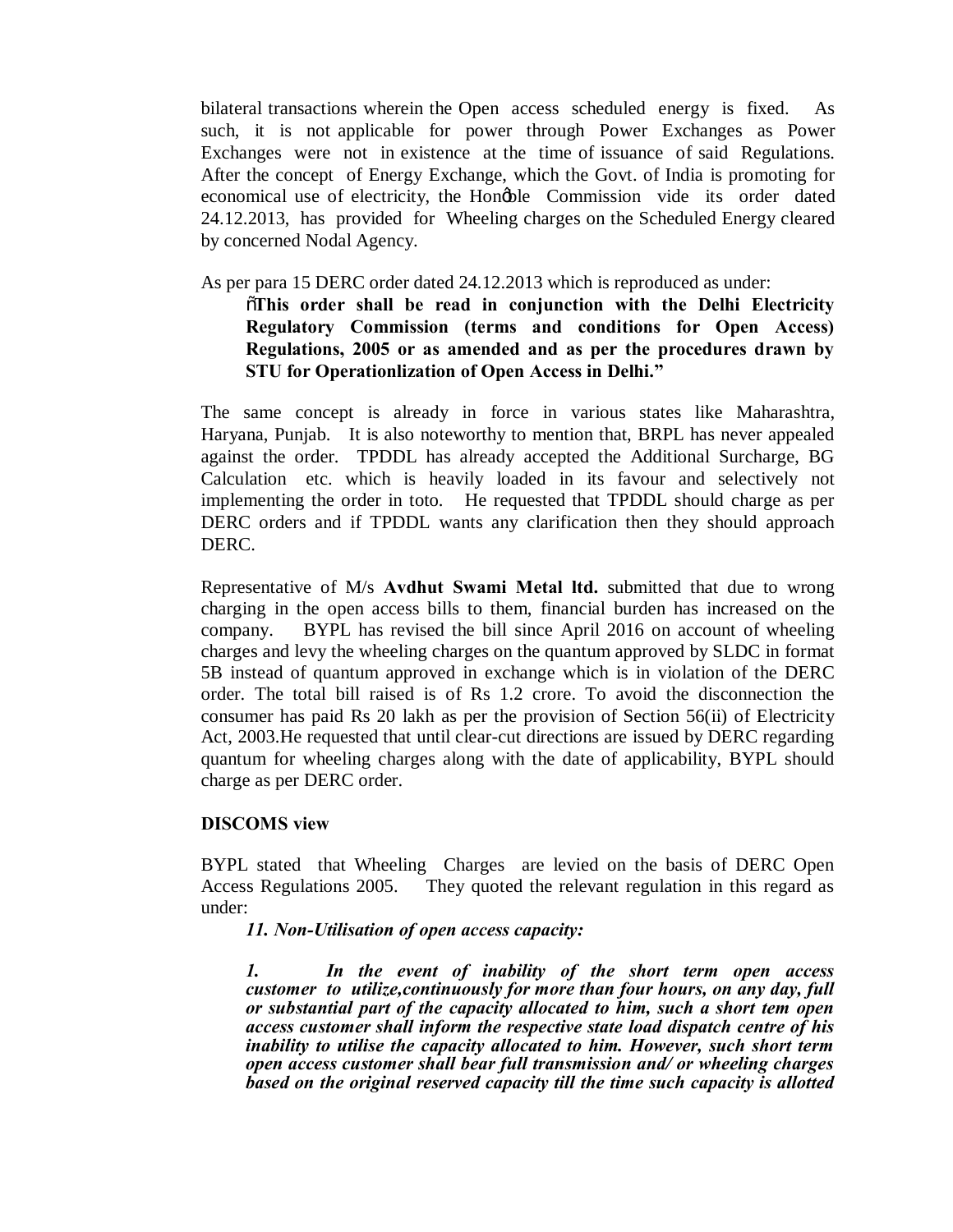#### *to some other customer*.

Complainant to contention that such charges have to be in accordance with the order dated 24.12.2013 & 18.05.2015 is incorrect. BYPL insisted that in case of any difference between DERC order and DERC regulation, the regulations of DERC will supersede and will prevail. BYPL informed that they will encash the BG of M/s Avdhut Swami Metal Ltd on 03.03.2017 if full amount is not cleared by the consumer and requested SLDC to get the clarification at the earliest from the commission.

### SLDC<sub>®</sub> View

Both the consumers have brought out discrepancy in the billing of wheeling charges which is not in line with the DERC Orders i.e. TPDDL & BYPL is levying the wheeling charges on full quantum of open access applied instead of the open access quantum cleared by the Nodal Agency which is NRLDC for Bilateral transactions involving interstate sources and NLDC for collective transactions in power exchange.

In the meeting SLDC tried to settle the matter amicably (in line with earlier discussions in meetings held on 18.10.2016 and 01.02.2017) and requested TPDDL and BYPL to levy wheeling charges on open access quantum cleared by the nodal agency as mentioned above and rectify the bills accordingly, to which TPDDL and BYPL did not agreed upon. SLDC requested BYPL to not to en-cash the BG till 31.03.2017 by the time the commission may issue the clarification. After long deliberation BYPL agreed not to en-cash the BG on 03.03.2017 but they may not be able to defer the encashment of BG beyond 20.03.2017.

Since Parties could not reach the consensus it was decided to refer the matter to the Commission to resolve the issue as per Regulation 16(2) of DERC Open Access Regulations,2005.

#### **iii) Delay in issuance of consent in format 5(A) for M/s GMR by BRPL**

# **1. M/s DIAL:**

# **Open Access Customer's View:**

Consumer submitted that they have a sanction load of around 45 MW and they are in partial open access for 5 MW. DIAL was purchasing through bilateral route from Kamalanga plant of GMR located in ER and due to congestion in ER-NR corridor the quantum was curtailed. Their overall consumption is well below 45 MW in all time blocks. Due to congestion the quantum cleared is less than 5 MW and BRPL is treating this as gaming. Now BRPL is pressing for paying the temporary tariff on the difference between the approved open access quantum by SLDC and the Bid cleared quantum. Further BRPL refused to issue the NOC.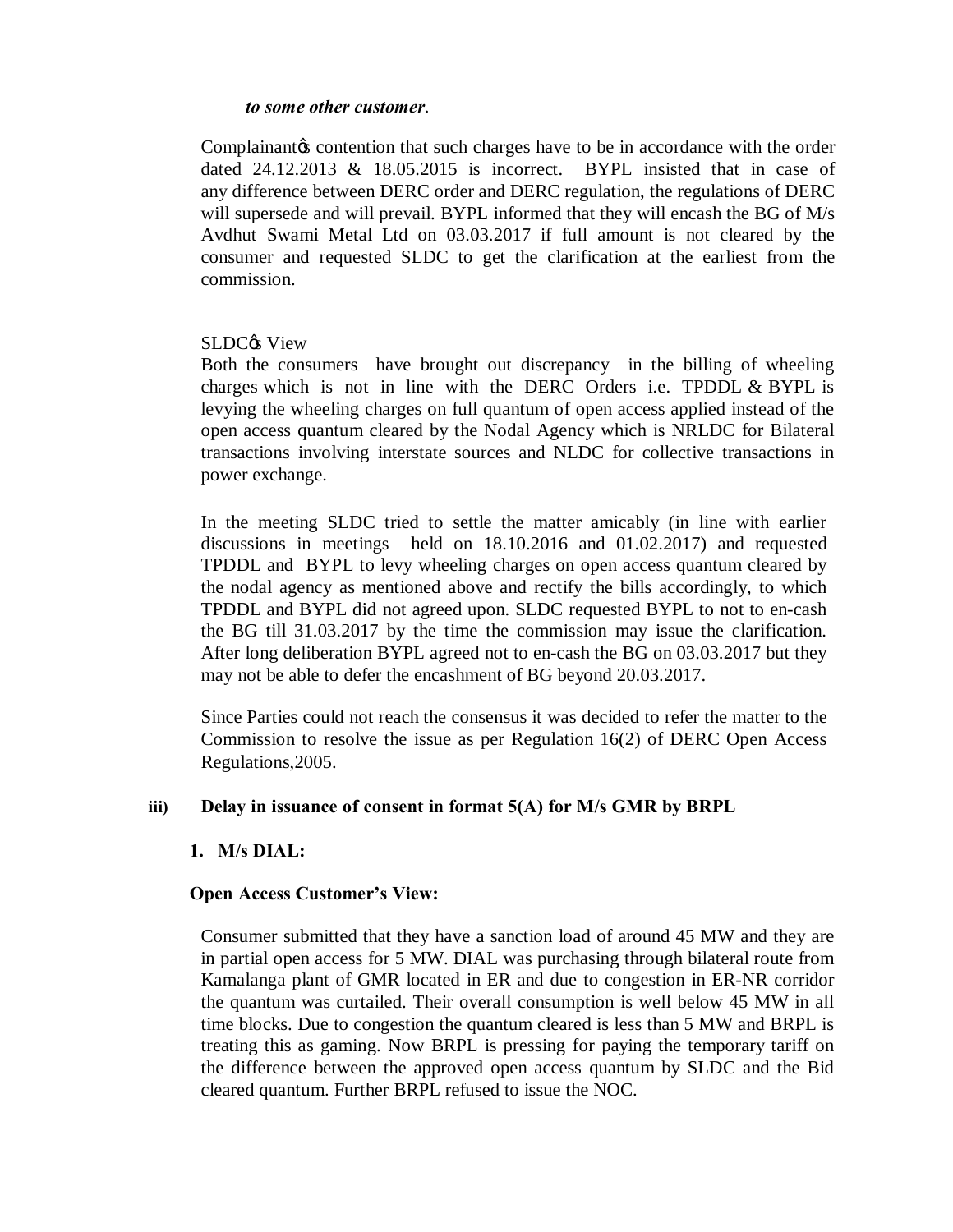#### **DISCOM'S View:**

BRPL submitted that the consumer is deliberately scheduling the power from ER despite of knowledge that there is congestion in ER-NR corridor. Further the temporary charges has been levied based on para 12 (2) vii and 4 viii of the commission order dated 24.12.2013 and 18.05.2015. The relevant portions of para of the orders are reproduced as under:

#### 12 (2) vii of order dated 24.12.2013

**"In the event of non-availability of power supply due to any reason including outage of generator supplying the Open Access consumer, the distribution licensees shall provide the power supply to such Open Access consumers on payment of the charges leviable to similarly placed consumers of the DISCOMs availing temporary connection from the distribution company"**

#### 4 vii of order dated 18.05.2015

**"Partial drawl can be allowed only if Open Access quantum is fixed for a whole day"**

BRPL further submitted that NOC will be issued only if consumer will give the undertaking that they will pay the temporary tariff on the difference of quantum for future and clear the current bill.

**In view of clarification provided by BRPL, M/s DIAL submitted that now they have arranged the power from source situated in NR region and they will submit the undertaking as above. BRPL agreed to give the consent after submission of Undertaking.**

Meeting ends with thanks to the chair.